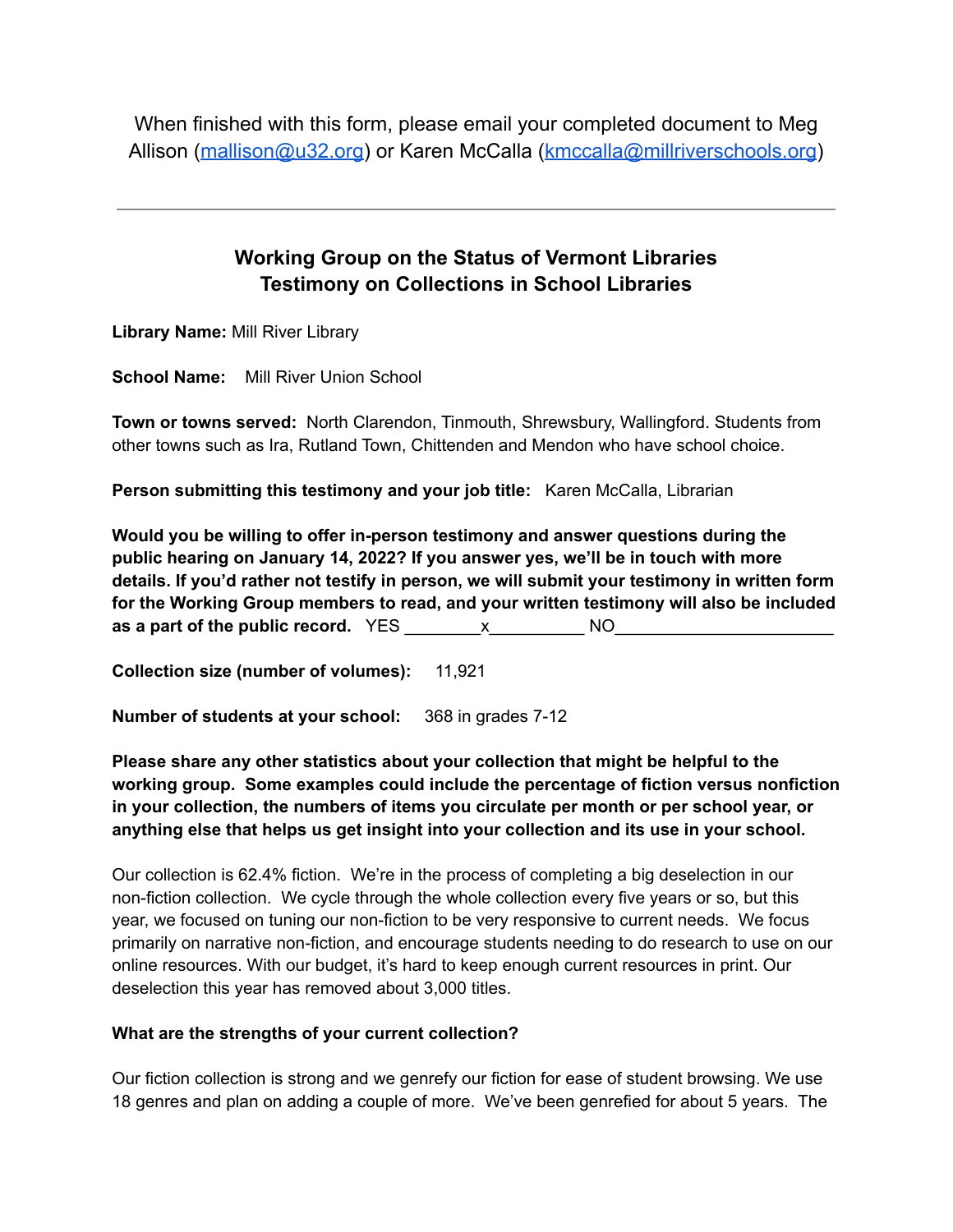strength of our collection is our breadth and our focus on materials that our students will like to read.

#### **What are the weaknesses of your current collection?**

We don't generally collect printed research materials (country books for our younger students, supreme court case analyses for our older students, for example) because we don't have the shelf room, and students don't turn to books first for research. However, we still have some faculty who like to require "book sources" for research projects. I'd love to have the budget and space for a more robust research collection, but even if we had it, it wouldn't get used very often.

We also used to have a great collection of print magazines that we had to give up last year due to budget cuts. We have some students who hesitate to pick up a book but who will happily read a magazine. We had a wide range of titles that addressed many student interests and curricular areas, but now we don't have any print magazines. We've saved back issues of a small selection of titles, but with the current budget outlook, I don't anticipate being able to add print magazines back to our collection any time soon.

**Do you participate in resource sharing and interlibrary loan, either through Clover, between libraries in your school district, with your local public libraries, or through other resource sharing programs? Tell us about how resource sharing works for you and your students.**

Yes, we participate in Clover and also share resources among our district libraries. We've borrowed from other libraries through Clover 14 times this school year, and sent items to other libraries 12 times.

**Do you offer any special collections at your library? These could be a specific collection designed to support targeted learning programs at your school, a Vermont or local history collection, or other groupings designed to serve specific needs. Please tell us about these collections and the populations they serve.**

We have a small Vermont collection, primarily containing books bequeathed to the Library upon the death of a faculty member. We've recently trimmed down the size of our Vermont collection dramatically because the materials were not used. We are in the process of donating the materials to local historical societies and the public libraries in the towns that we serve.

We also have a special genre in our fiction collection that has books with very low Lexile levels (down to BR) because we have a significant population of students who read well below grade level. We've collected titles that are appropriate topics and maturity levels, with the lower reading levels needed by these students. They are in a genre called "quick picks" and the addition of these materials meant that students can come to the Library and find a book they can read for the first time in their middle/high school career.